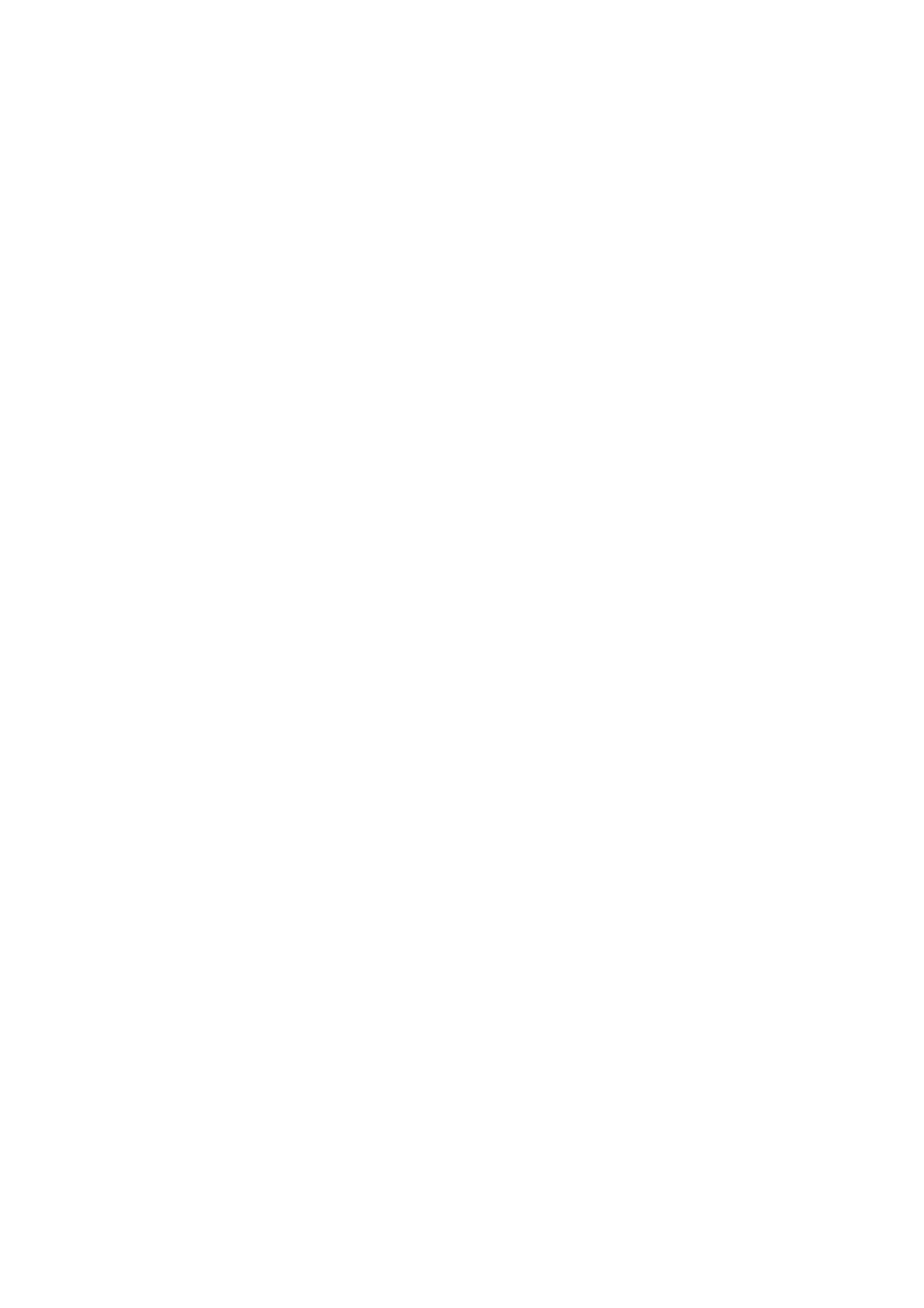

# **REPAIR INSTRUCTIONS FOR** SISU FRDP SINGLE DRIVE, FRDP REAR TANDEM DRIVE, FRMP FOREMOST TANDEM DRIVE & FRFP TRIDEM DRIVE AXLES WITH SISU COMPACT WHEEL HUBS

# **TABLE OF CONTENTS**

### Page

SISU AXLES, INC. P.O. Box FIN 13101 Hämeenlinna Finland Phone Int. + 358 204 55 2999 Fax Int. + 358 204 55 2900

---------------------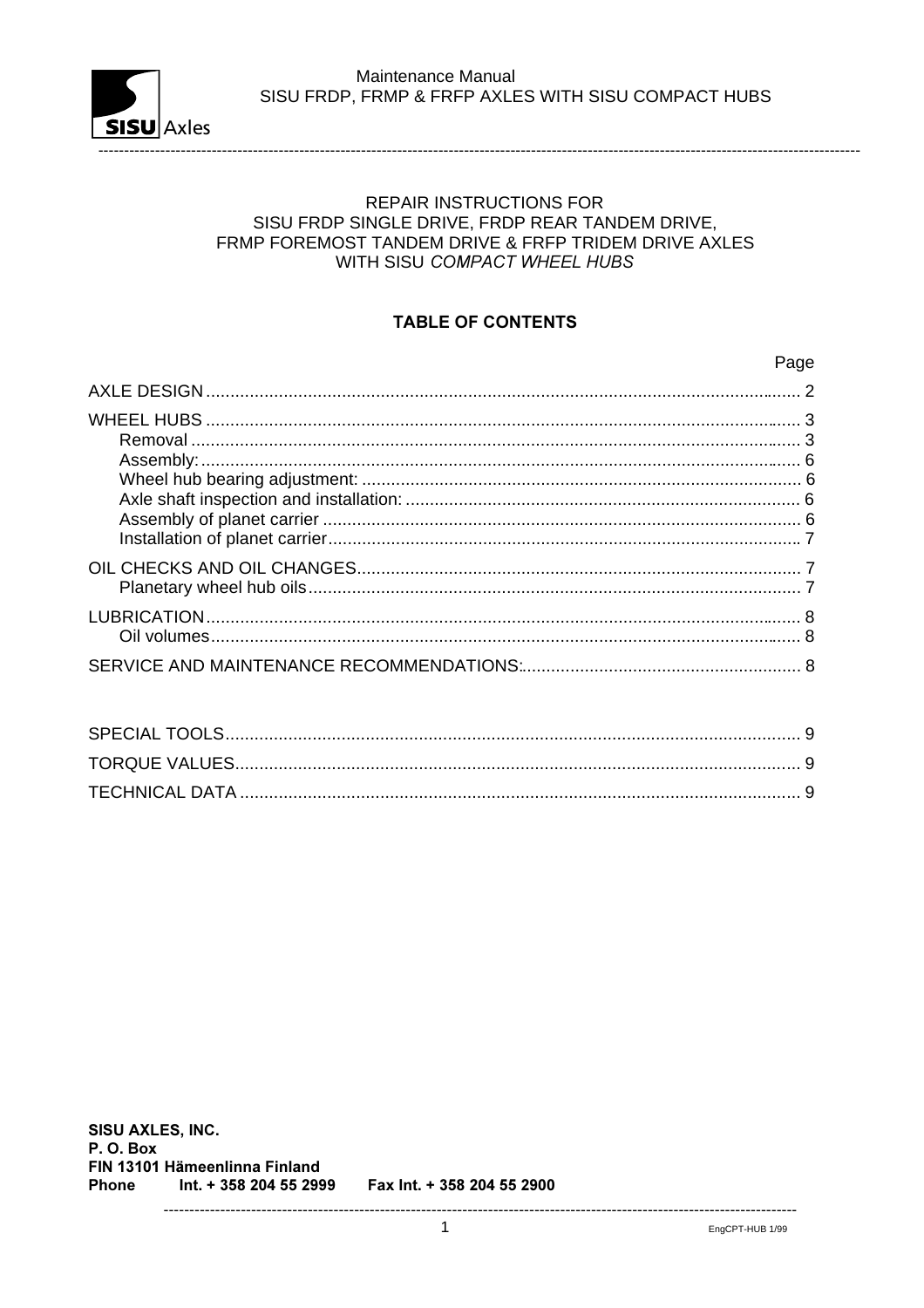

#### ---------------------------------------------------------------------------------------------------------------------------------------------------- REPAIR INSTRUCTIONS FOR SISU FRDP SINGLE DRIVE, FRDP REAR TANDEM DRIVE, FRMP FOREMOST TANDEM DRIVE & FRFP TRIDEM DRIVE AXLES WITH SISU COMPACT WHEEL HUBS

# Note! Repair instructions for the drive gear and for the brakes are in separate manuals.

#### **AXLE DESIGN**

The primary reduction takes place in the bevel gear section of the carrier which is located in the middle of the axle housing.

From the carrier, the power is transferred through axle shafts into the wheel hubs where five planetary gears work as secondary reduction. Wheel hubs are compact type so that the cast iron hub housing has built-in planetary gears without separate planetary gear assembly.

The sun gear in the planetary wheel hub is splined to the outer end of the axle shaft. The planetary carrier drives the wheel hub through teeth on its exterior and is turned by the sun gear through the five planetary gears.

The carrier section with the axle differential is lubricated by oil in the axle and carrier housings.

FRDP axles are used either as the rear axle of the FR2P tandem or in single drive applications.

In tandem drive use the SISU FR2P tandem drive axle consists of FRMP foremost tandem axle and FRDP rearmost tandem axle.

FR3P tridem axle consists of three separate axles. The foremost axle is FRFP, the second FRMP and the third FRDP.

# TANDEM

The propeller shaft flange of the foremost tandem axle is installed on the drive gear input shaft and it drives the spider of the inter-axle differential through its splines. This always rotates when the propeller shaft is rotating. The inter-axle differential divides the power between the forward and the rear axles of the tandem. Power to the foremost tandem axle is transmitted through the front side gear of the inter-axle differential with splines on which a spur gear is installed. The spur gear drives another spur gear which is installed on the splines of axle pinion gear transmitting power to the primary reduction of the foremost tandem axle. Another side gear of the inter-axle differential drives the shaft from which the power is transmitted to the rearmost tandem axle either through the optional drive release coupling or directly to the output shaft. This optional drive release coupling makes the SISU FR2P tandem unique.

#### TRIDEM

The planetary gear inter axle differential of the foremost tridem axle divides 30.5 % of the power from the transmission to the foremost tridem axle and the rest 69.5 % is divided even to the second and third axles by the inter axle differential of the middlemost axle.

### NOTE!

This Manual is intended for use by experienced mechanics using safe procedures in properly equipped shops. Safety precautions should always be followed such as wearing safety glasses, using adequate lifting aids, and using tools and equipment in good condition. Sisu Axles, Inc., its agents, associates or representatives are not responsible for damage or injury occurring while working on their components.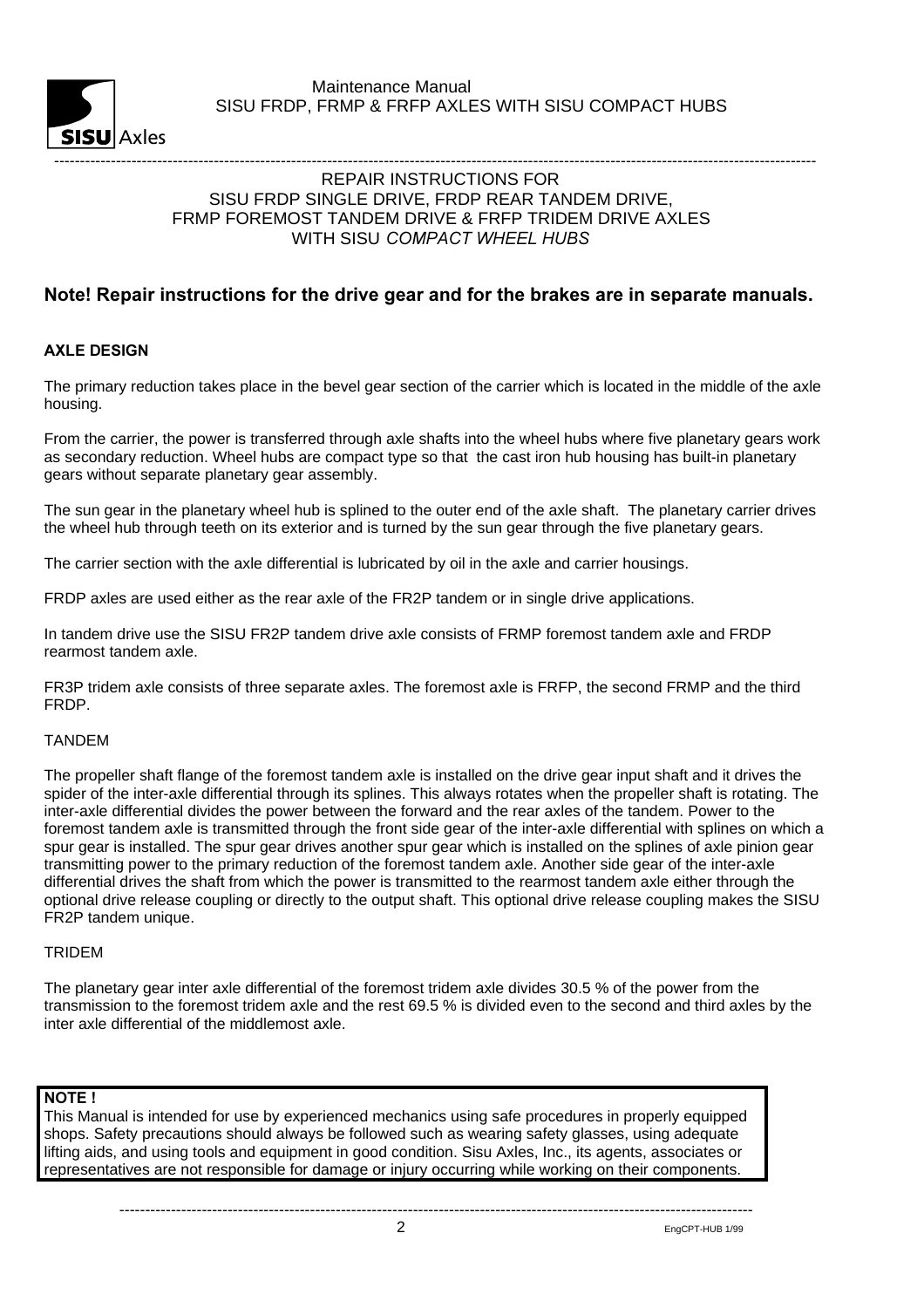

----------------------------------------------------------------------------------------------------------------------------------------------------

# **AXLE REPAIR**

#### **WHEEL HUBS**

#### Removal

Lift axle up and support it on axle stands. Take off the wheel and tire assemblies.

Remove brake drum. Utilize pulling screws if necessary.

Remove drain plug (arrow in Picture 1) and drain oil from the wheel hub housing into a suitable container.



Picture 1. Wheel hub drain plug.

Unscrew hub housing retaining screws (4 pcs, Picture 2) and remove hub housing (Picture 3).



Picture 2. Unscrewing hub housing retaining screws.



Picture 3. Hub housing removal.

Remove the planet carrier (Item 23 in picture No. 9) by unscrewing planet carrier retaining screws and by using pulling screws (M10) (Picture 4).



Picture 4. Using planet carrier pulling screws.

3 EngCPT-HUB 1/99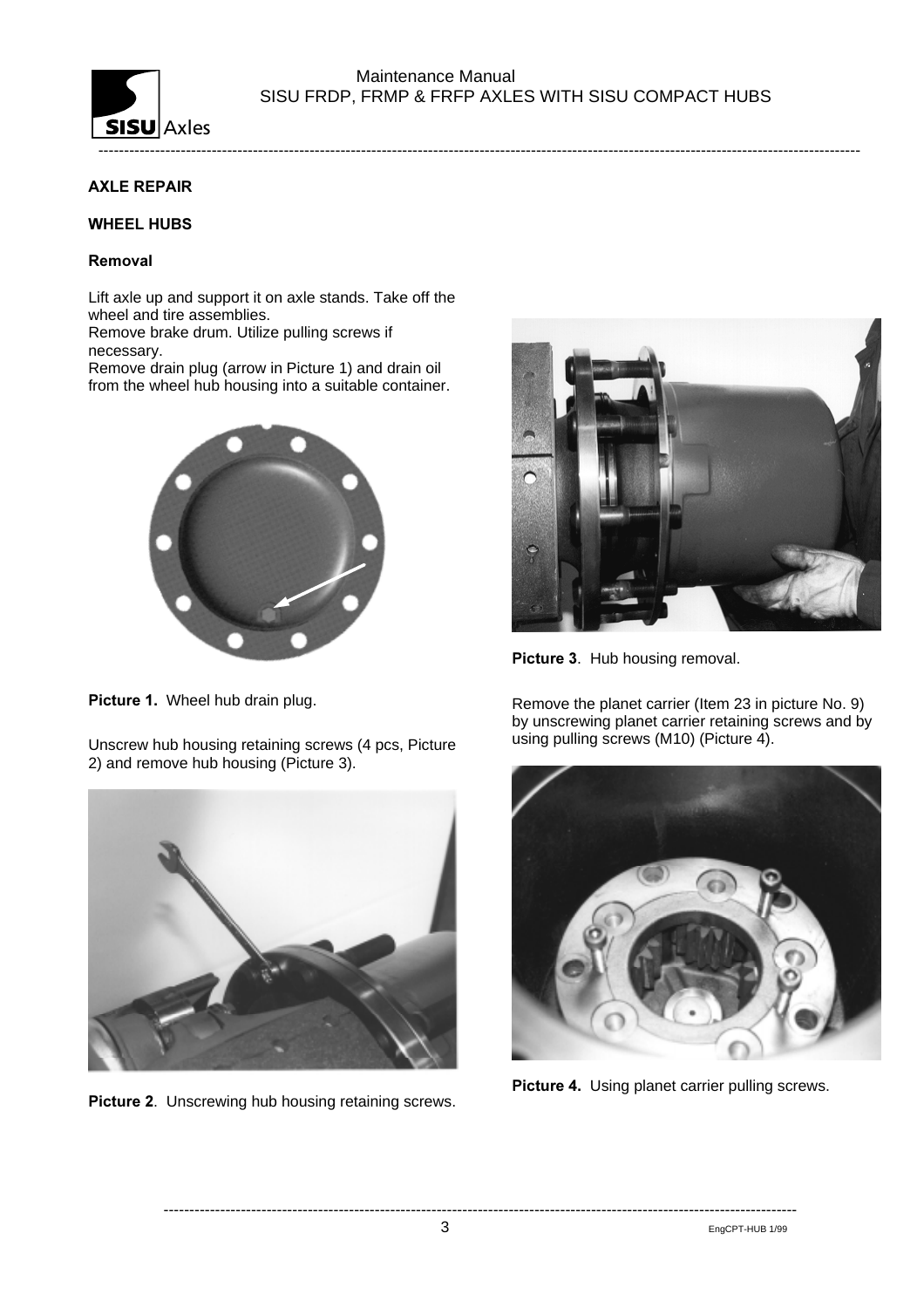

Pull out the planet gears and take care to contain the bearing needles and spacers which are loose in the planet gears. Do not lose the axle shaft thrust bearing (Item 29 in picture No. 9). If nesessary pull out the planet gear axle shafts (Picture 5) by using a special tool 7 543 049 05.



Picture 5. Planet gear shafts removing with a special tool.

Pull the axle shaft with sun gear out of the axle housing. Remove the protection plate (Item No. 18 in picture No. 9) under the sun gear on the axle threads.

Remove the lock screws (Picture 6) from the bearing adjustment nut and straighten the lock plate (Item No. 15 in picture No. 9) tab in the groove of the nut. Remove the nut with the special tool 7143 024 020. Remove the lock plate.



Picture 6. Bearing adjustment nut lock screws.

---------------------------------------------------------------------------------------------------------------------------------------------------- Remove the ring gear and the ring gear hub from the axle tube (Picture 7). The outer bearing will follow the ring gear hub. To make removal easier, support the wheel hub.



Picture 7. Removing the ring gear and the ring gear hub.

After removing the planetary ring gear and its hub, you can remove the wheel hub. The inner wheel bearing and the hub seal can now be removed. If bearing replacement is required remove the bearing cups from the hub with a soft drift.

Remove the retaining ring (Picture 8). Remove the ring gear from the ring gear hub by tapping lightly with a soft metal hammer.



Picture 8. Retaining ring removal.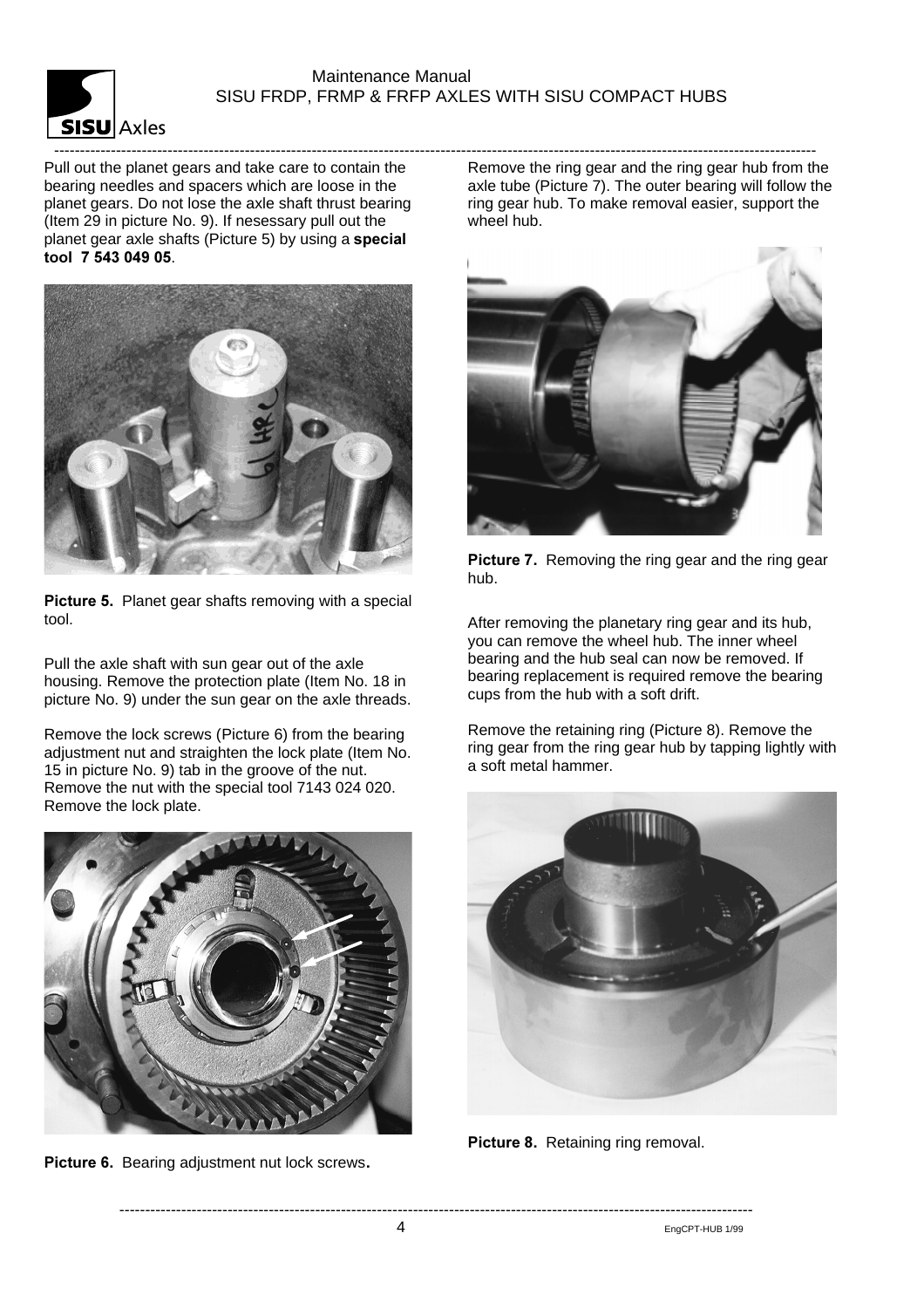



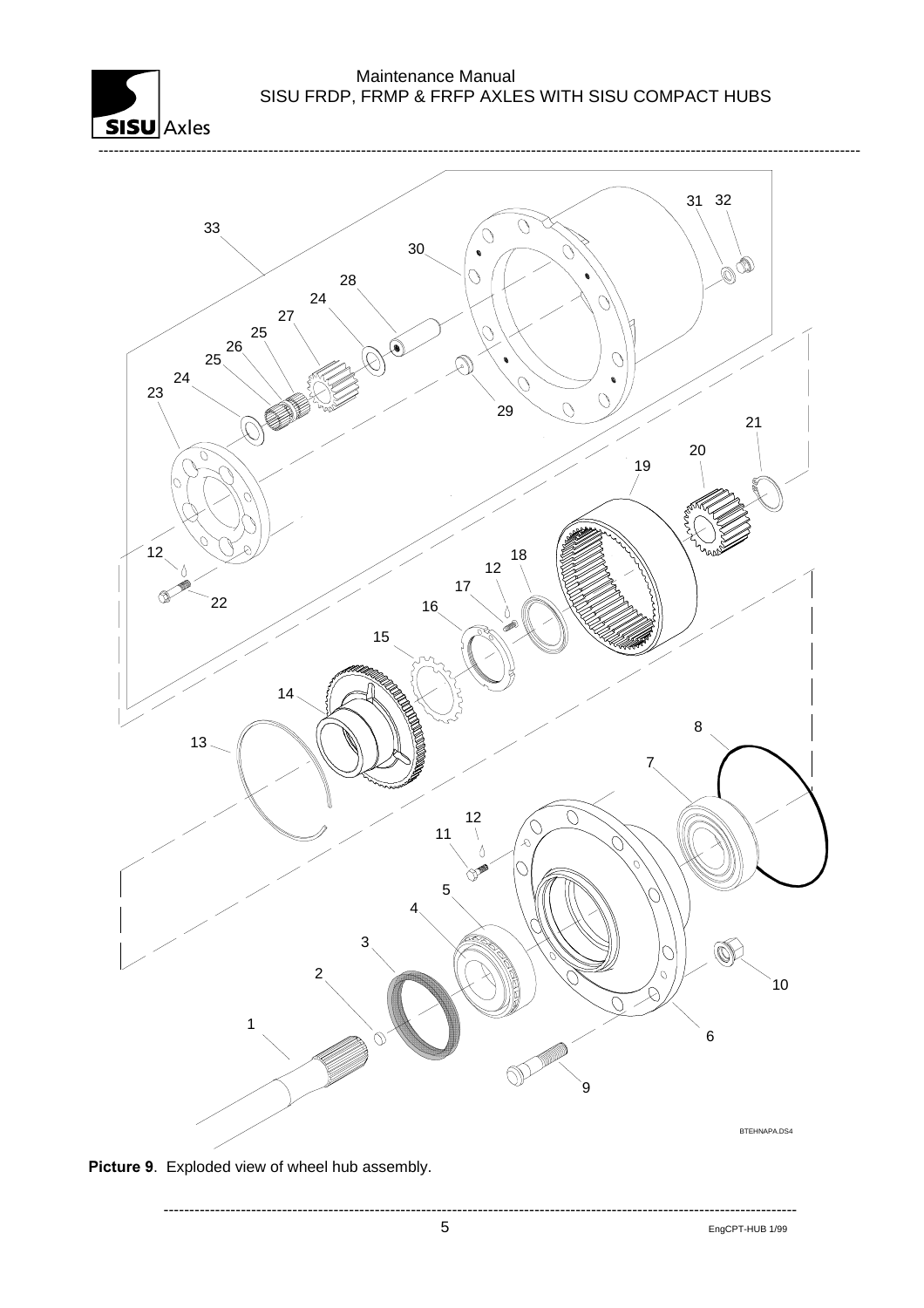

# Assembly:

Inspect the wheel hub carefully before assembly. Always install a new wheel hub seal. Replace any bearings which have any defects such as scratches, worn spots or discoloring. Ensure that bearing cups are tight in their seats. If cups are loose in the hub, the hub must be replaced. Inspect the planetary ring gear and its mounting in the hub. If any defects are found in the ring gear, it must be replaced.

Using a shop press, install the bearing cups in the wheel hub. Lubricate the seal and the bearing with grease. Install the inner bearing cone and the wheel hub seal in the wheel hub.

#### Wheel hub bearing adjustment:

(Older design with sheet metal lock plate with locking tabs)

- 1. Lift the wheel hub onto the axle tube. Install the lubricated outer hub bearing.
- 2. Install the lock plate and bearing adjusting nut and tighten slightly by wrench No. 7143 024 020. Adjust the wheel hub bearing as follows:
- 3. Tighten the adjusting nut to 200 Nm [147 lb-ft] torque while rotating the hub. Then, loosen the nut by 1 locking tab places (approx.  $19^{\circ}$ ) and lock the nut in this position with two lock screws and by bending a lock plate tab into the nut groove. Use Loctite locking liquid and tighten the lock screws to 12 Nm [9 lb-ft] torque with a torque wrench.

#### **Notel**

#### Instructions for the new design of the wheel hub adjusting nut and lock plate from December 1997: (Thicker lock plate with holes.)

Tighten the adjusting nut (599-290-8004) with tool No. 7543-050-020 to 500 Nm [370 lb-ft] torque while rotating the hub. Then loosen the nut about 1/4...1/2 turns and tighten the nut to 250 Nm [185 lb-ft] torque while rotating the hub again.

Then loosen the nut only so that the longer one of the lock screws can be installed in one of the two thread holes (M8) so that the tip of the longer lock screw goes to the a hole in the lock plate.

Use Loctite locking liquid and tighten the lock screws to 12 Nm [9 lb-ft] torque.

Check the correct bearing clearance (0...0.05 mm) with a dial gauge by moving the hub in the direction of the axle spindle while rotating the hub. Repeat the adjustment if necessary.

Axle shaft inspection and installation:

Inspect the axle shafts and associated sun gears prior to installation. Pay special attention to the condition of the sun gear teeth (Item 20 in Picture 9). If cracks or other defects are found, the sun gear has to be replaced. Install the chamfered side of the teeth outwards and lock the sun gear in place with retainer ring.

If excessive clearance is found between the axle shaft splines and the sun gear, the sun gear and/or the axle shaft have to be replaced.

After the wheel bearing is adjusted, install the protection plate (Item 18 in Picture 9) on the shaft or the axle tube threads and ensure correct installation. Install the axle shaft.

#### Assembly of planet carrier (See Picture 9)

Inspect all planetary gear components and discard all excessively worn or damaged parts. Insert bearing needles (25) and spacers (26) to the planet gears. Use grease to make assembly easier and to ensure lubrication at startup.

Press the planet gear shafts to the hub housing by using a workshop press and a special guiding tool 7 543 049 06 (Picture 10). Use planet carrier fixing screws to fix the quide tool. Use a special tool 7 543 049 02 (support plate) under the hub housing to prevent the hub housing rolling while pressing the planet gear shafts. Press also new thrust bearing (29) if necessary.



Picture 10. Installation the planet gear shafts.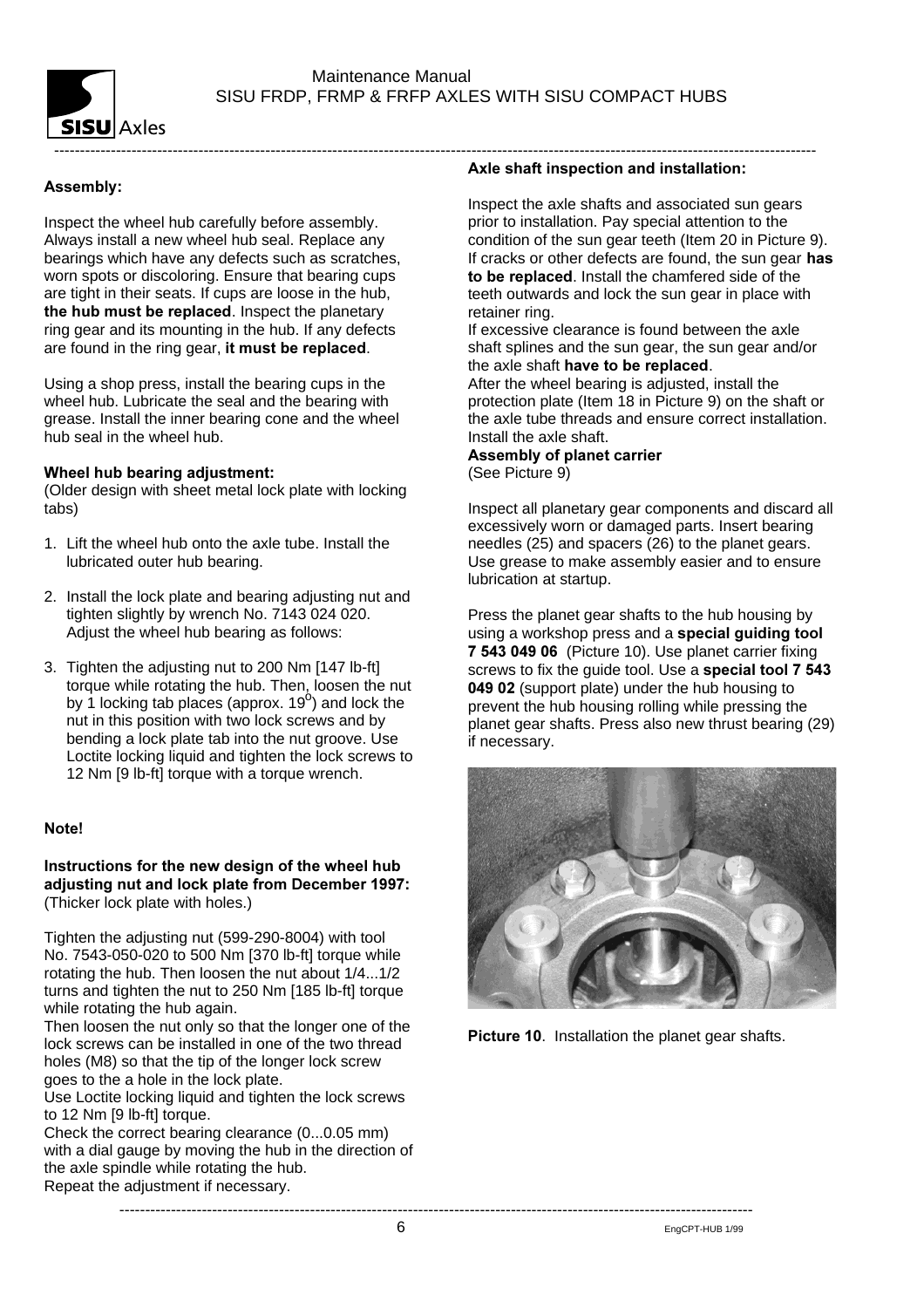

Place planetary gears with thrust washers (24) onto the planet gear shafts. Install the planet gears so that the chamfered sides of the teeth point out to the wheel hub to make hub housing installation easier. Install the planet carrier (23) by using a workshop press and a suitable bush. Use Loctite locking liquid on threads and tighten the planet carrier retaining screws manually or by using a slow speed tightener to 180 Nm [130 lb-ft] torque.

# Installation of planet carrier

(See Picture 9)

Install the assembled hub housing. Make sure that the sun gear thrust bearing (29) is properly seated in the casing (Use grease to hold it if necessary). Rotate the hub housing back and forth a little so that all the gears engage allowing you to slide the hub housing in to place. Tighten the hub housing retaining screws (11) to 40 Nm [30 lb-ft] torque. Always install a new O-Ring (8) and seal rings (31).

# OIL CHECKS AND OIL CHANGES

# Planetary wheel hub oils

Rotate the wheel hub until the oil plug is in the "four o'clock" position.

Oil level in the wheel hub housing must be at the level of the check plug opening (arrow in Picture 11).

Fill approx. 1 liter (2 U.S. pints) recommended oil. Check the differential oil level afterwards.



Picture 11. Wheel hub housing oil level.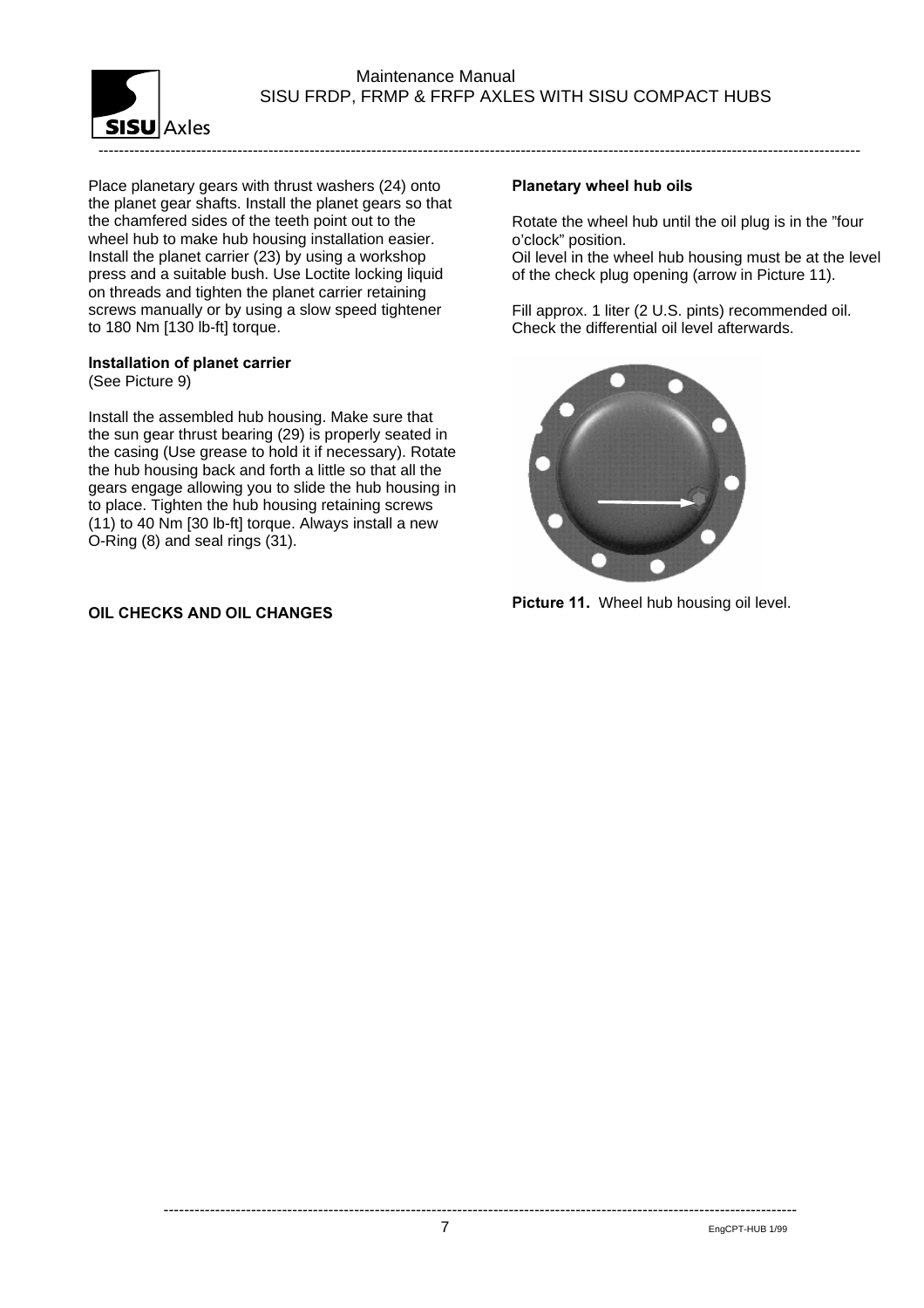

----------------------------------------------------------------------------------------------------------------------------------------------------

#### **LUBRICATION**

#### Axle oil quality API GL - 5 Viscosity according to prevailing ambient temperature as shown on the accompanying table



#### **Oil volumes**

| Filling volumes -          | Metric | U.S.    |
|----------------------------|--------|---------|
| Planetary wheel hubs, each | 1 Itrs | 2 pints |

#### SERVICE AND MAINTENANCE RECOMMENDATIONS:

#### First Service at 10.000 km or 1 month

- Change the oils
- Check and adjust if necessary the wheel hub bearings
- Check the overall condition of the axle (possible oil leak etc.)

#### Maintenance interval 60,000 km or 12 months

- Perform all above points
- Check the thickness of the brake linings
- Check the adjustment and the proper operation of the slack adjusters

The grease lubrication according to the vehicle´s standard schedule.